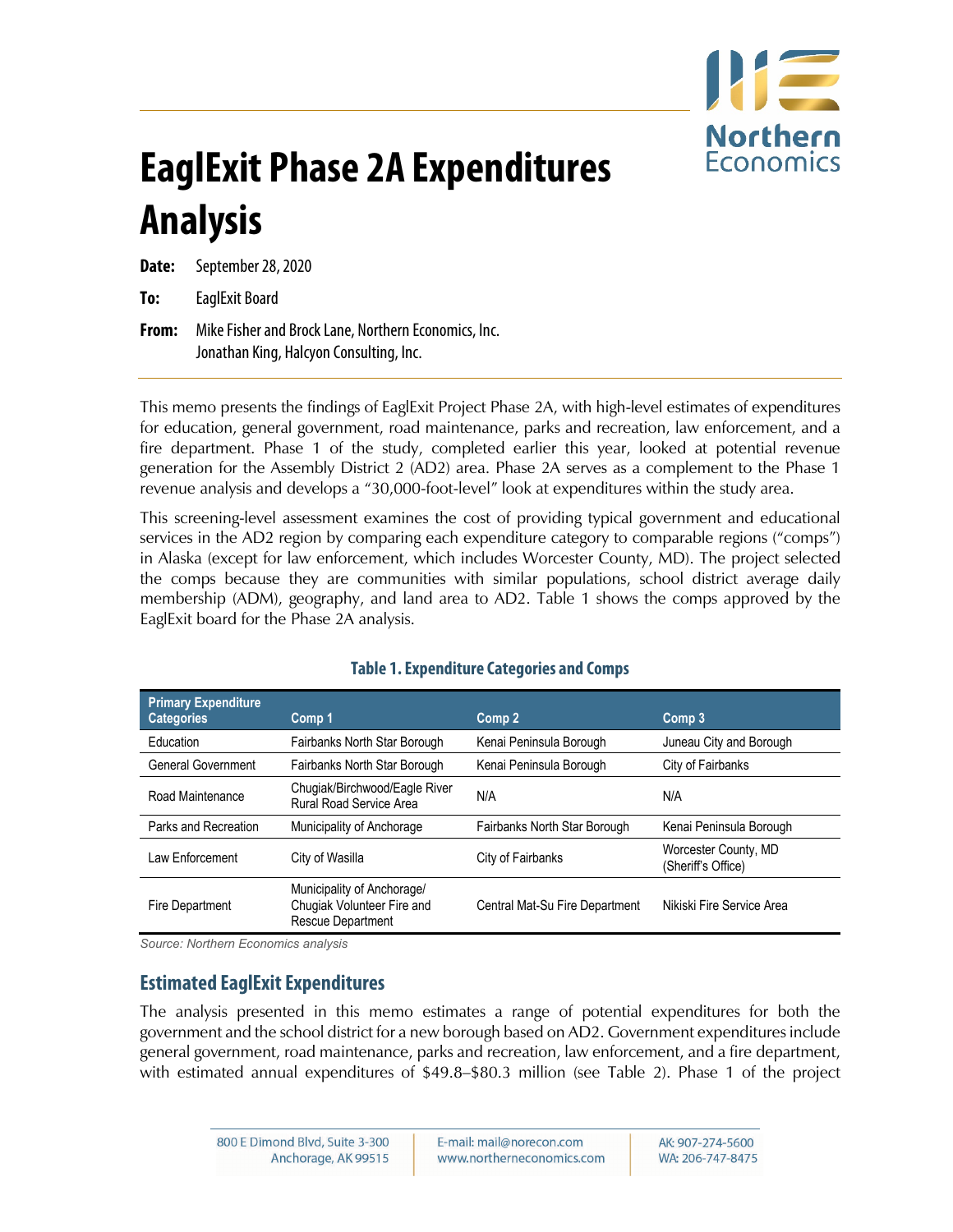estimated a range of \$62.2 to \$66.4 million for general government revenues, indicating that general government could be funded feasibly with the right level of service.

<span id="page-1-0"></span>

| <b>Category</b>                | Range of Expenditures (millions of dollars) |
|--------------------------------|---------------------------------------------|
| <b>Government Revenues</b>     | 62.2-66.4                                   |
| <b>Government Expenditures</b> | 49.8-80.3                                   |
| <b>General Government</b>      | $12.9 - 27.4$                               |
| Road Maintenance               | 5.2                                         |
| Parks and Recreation           | $6.0 - 17.0$                                |
| Law Enforcement                | 24.2                                        |
| Fire Department                | $1.5 - 6.4$                                 |

#### **Table 2. Summary of Estimated Government Expenditure Ranges**

*Sources: Northern Economics analysis*

Additionally, the borough would have annual expenditures ranging from \$109.7–\$122.4 million for education (see [Table 3\)](#page-1-1). This amount falls within the estimated minimum and maximum allowable range from the EaglExit Phase 1 revenue analysis of \$103.4 million and \$127.8 million, though this screening-level analysis underestimates facility costs for Creekside Elementary, Begich Middle, and Bartlett High Schools since AD2 enrollment in these schools represents only a portion of each school's capacity.

## **Table 3. Summary of Estimated Educational Expenditure and Revenue Ranges**

<span id="page-1-1"></span>

| Category                      | Range (millions of dollars) |
|-------------------------------|-----------------------------|
| <b>Education Revenues</b>     | 103.4–127.8                 |
| <b>Education Expenditures</b> | 109.7-122.4                 |

*Sources: Northern Economics analysis*

# **Study Area**

For the purposes of this project, the Assembly District 2 Eagle River/Chugiak, is defined by Anchorage Municipal Code 2.25.010 - Election districts. (Municipality of Anchorage [MOA] 2019a). The area of AD2 is approximately 1,050 square miles, or 672,000 acres, and the population was 51,281 in 2010 (USCB 2010, Northern Economics analysis). The study area includes 19 schools (including three schools that have attendance boundaries overlapping with the AD2 boundary, Creekside Elementary, Begich Middle, and Bartlett High Schools) with an estimated average daily membership (ADM) of 11,741 (Ratliff 2020, Northern Economics analysis). A map of AD2 is shown in [Figure 1.](#page-2-0)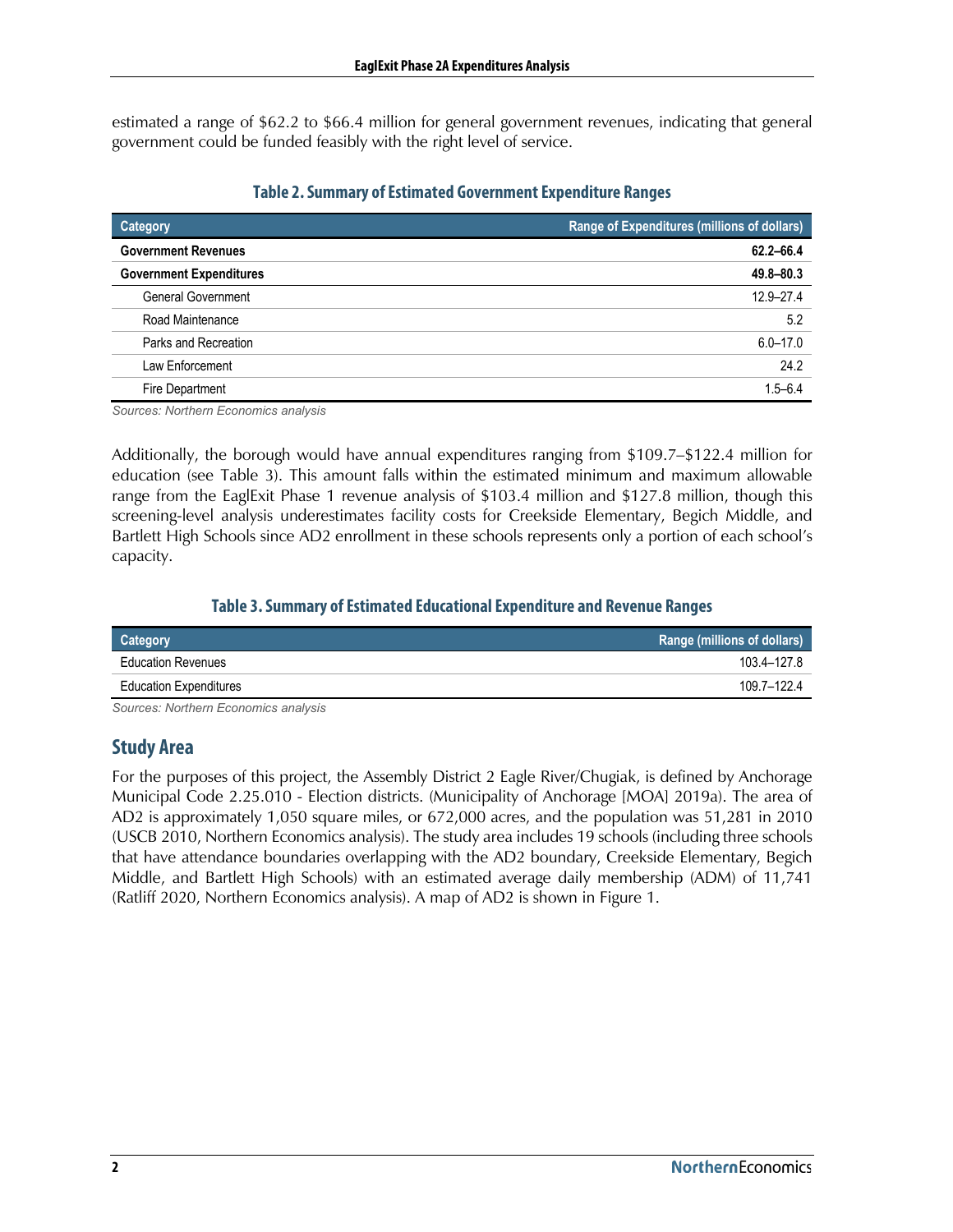**Figure 1. MOA Assembly District 2 Map**

<span id="page-2-0"></span>

*Source: MOA (undated)*

<span id="page-2-1"></span>[Figure 2](#page-2-1) shows a close-up view of the western section of AD2 to illustrate the boundary with Assembly Districts 1 and 3.



#### **Figure 2.MOA Assembly District 2 Map, Close-up of JBER and Muldoon Area**

*Source: MOA (undated) with Northern Economics, Inc. modifications*

A metes and bounds description of the study area is as follows: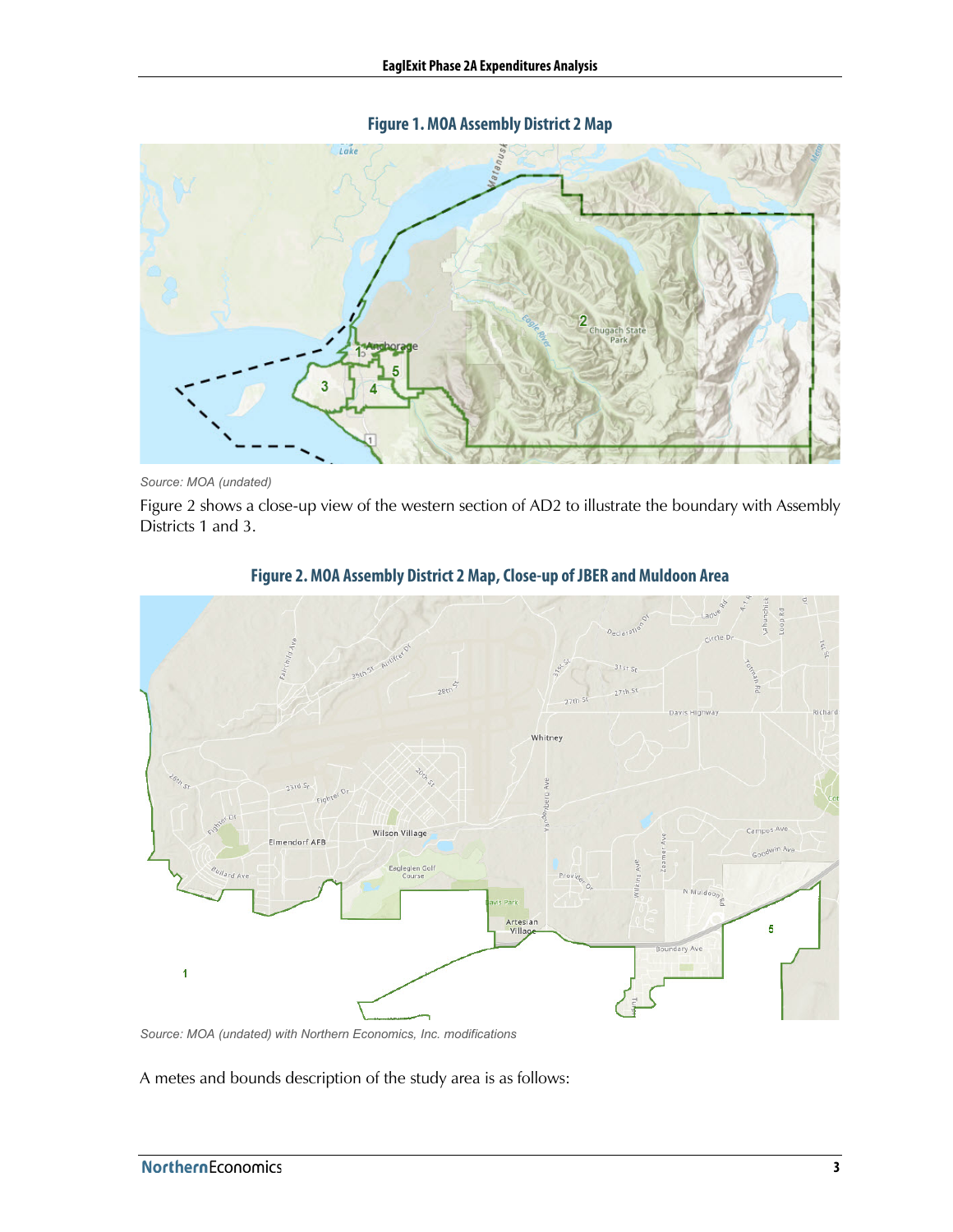As all the land in the Greater Anchorage Area Borough lying northerly of the following line commencing in Knik Arm on the west boundary of the Greater Anchorage Area Borough and the northern boundary of section 20, T14N,R3W,SM; thence southwest to the west boundary of section 31, T14N,R3W,SM; thence southeast along the boundary of Elmendorf Air Force Base; thence south along Terminal Rd; thence east along the boundary of Elmendorf Air Force Base; thence east along East Bluff Dr; thence east along the boundary of Elmendorf Air Force Base; thence east along 2nd Ave; thence south along North Reeve Blvd; thence east along the boundary of Elmendorf Air Force Base; thence east along Thompson Ave; thence north along Taylor St; thence east along McPhee Ave; thence south along North Pine St; thence south along Pine St; thence east along Mountain View Dr; thence south along McCarrey St; thence east along Glenn Hwy; thence east along Mountain View Dr; thence east along Glenn Hwy; thence south along Turpin St; thence west along Donna Dr; thence south along Krane Dr; thence southeast along Donna Dr; thence north along Turpin St; thence east along East 6th Ave; thence north along Fredricks Dr; thence north along Patterson St; thence east along Duben Ave; thence north along Muldoon Rd; thence northeasterly along the Glenn Hwy to the intersection of the Glenn Hwy and the boundary of Fort Richardson in section 7, T13N, R2W, SM; thence south along the west Boundary of Fort Richardson; thence southwest along Peck Ave; thence south along the eastern boundary of Fort Richardson to section 3, T13N, R2W, SM; thence east along the boundary of Fort Richardson to section 34, T13N, R2W, SM; thence southeasterly along the boundary of Chugach State Park and Fort Richardson to section 19, T12N, R1W, SM; thence southerly on the east boundary of sections 19, 30 and 31 T12N, R1W; thence east along the south boundaries of townships 12N, Ranges 1W, 1E, 2E, 3E, 4E and 5E to the east boundary of the Greater Anchorage Area Borough (MOA 2019b).

# **Education**

The AD2 comps for education include the Fairbanks North Star Borough School District (FNSBSD), the Kenai Peninsula School District (KPBSD), and the Juneau School District (JSD). A new school district representing AD2, with estimated ADM of 7,689, would be smaller than the FNSBSD and KPBSD but larger than the JSD (see [Table 4\)](#page-4-0). The table below shows revenues, expenditures, and ADM for each of the comps with the average of all in the bottom row. The expenditures range from \$223.9 million to \$81.9 million with an average of \$149.6 million. The right-most column of the table shows expenditures per ADM. The range among the comps is relatively small, with \$16,935 per ADM at JSD and \$16,845 at KPBSD and FNSBSD. Expenditures per ADM in ASD are \$15,516, less than the comps (ASD 2020a).

Applying the range of costs per ADM from the comps to AD2's ADM of 7,689 results in an estimated range of expenditures for education of \$129.5 million to \$130.2 million. This estimate is just outside the range of school revenues, though the lower expenditure per ADM in ASD results in an estimate of \$119.3 million, with a further ASD-specific range of \$109.7 million to \$122.4 million, depending on the level of project carryover, capital projects, and debt service that would be attributed to AD2 schools upon more detailed analysis (see [Table 5\)](#page-4-1).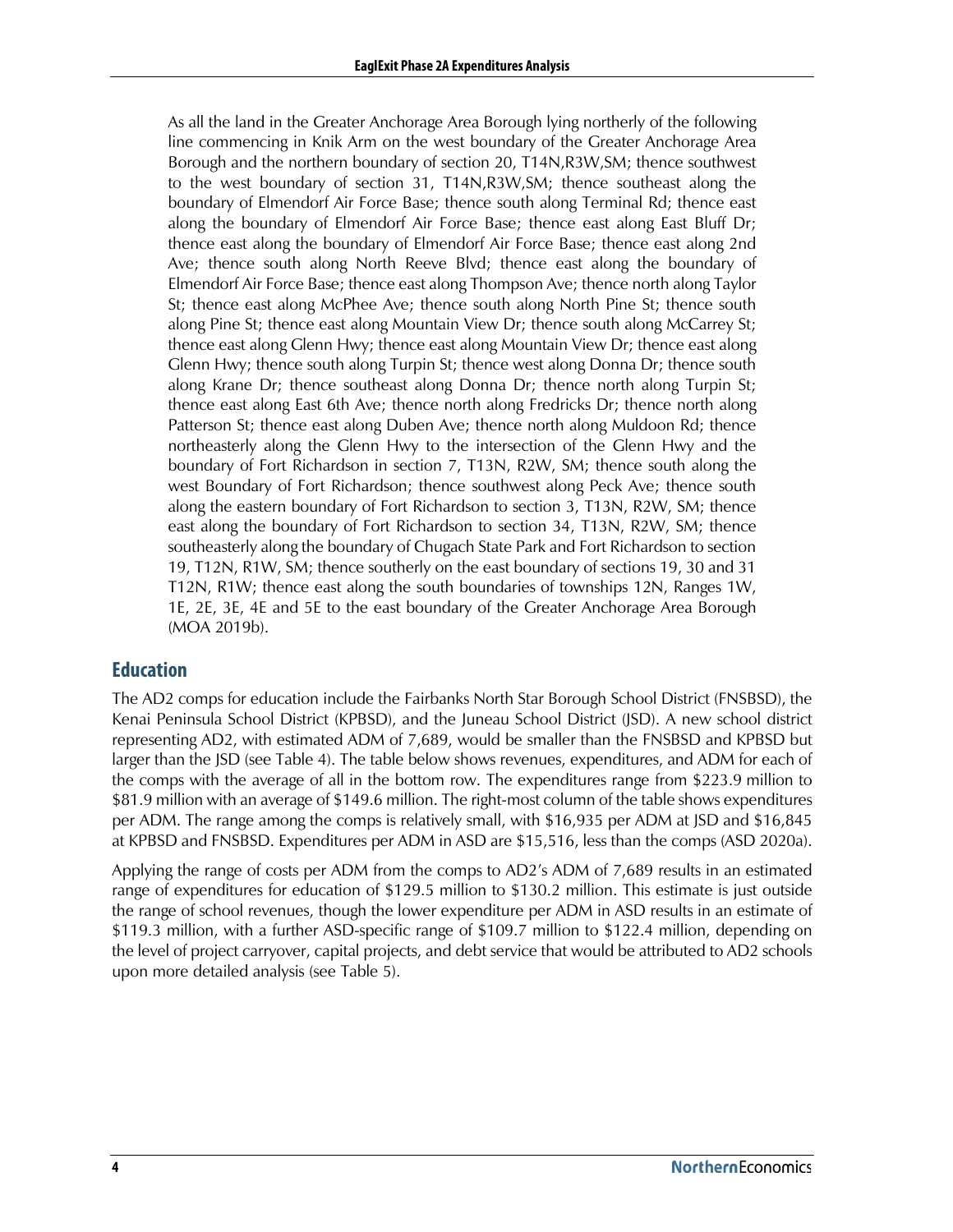#### **Table 4. School District Expenditure Comparisons**

<span id="page-4-0"></span>

| <b>District</b>                              | FY19 Revenues (\$) | <b>FY19 Expenditures (\$)</b> | FY19 ADM | <b>Expenditures</b><br>per ADM (\$) |
|----------------------------------------------|--------------------|-------------------------------|----------|-------------------------------------|
| Fairbanks North Star Borough School District | 229,048,000        | 223,863,000                   | 13.290   | 16,845                              |
| Kenai Peninsula Borough School District      | 156.531.473        | 146.220.920                   | 8.680    | 16,845                              |
| Juneau School District                       | 81.941.031         | 78.708.119                    | 4.648    | 16,935                              |
| Average                                      | 155,840,168        | 149,597,346                   | 8.873    | 16.875                              |

<span id="page-4-1"></span>*Sources: Fairbanks North Star Borough School District (2019), Kenai Peninsula Borough School District (2019), Juneau School District (2019), Ratliff (2020), Northern Economics analysis*

|                                                                  |                     |                          | <b>ANC</b><br>Cost |                               |                                       |
|------------------------------------------------------------------|---------------------|--------------------------|--------------------|-------------------------------|---------------------------------------|
| Category                                                         | FY2018-19<br>Actual | <b>ANC</b><br><b>ADM</b> | per<br>ADM         | AD <sub>2</sub><br><b>ADM</b> | <b>Estimated</b><br><b>AD2 Budget</b> |
| General Fund                                                     | \$563,426,000       |                          |                    |                               |                                       |
| Project Carryover                                                | \$0                 |                          |                    |                               |                                       |
| Transportation                                                   | \$25,462,000        |                          |                    |                               |                                       |
| Grants                                                           | \$49,370,000        |                          |                    |                               |                                       |
| Debt Service                                                     | \$77,266,000        |                          |                    |                               |                                       |
| Capital Projects                                                 | \$0                 |                          |                    |                               |                                       |
| <b>Student Nutrition</b>                                         | \$22,271,000        |                          |                    |                               |                                       |
| <b>Student Activities</b>                                        | \$6,268,000         |                          |                    |                               |                                       |
| <b>Total</b>                                                     | \$744,063,000       | 46,734                   | \$15,921           | 7,689                         | \$122,422,357                         |
| Total less Project Carryover, Capital Projects, and Debt Service | \$666.797.000       | 46.734                   | \$14,268           | 7.689                         | \$109.709.608                         |

#### **Table 5. AD2 School District Expenditure Estimate**

*Sources: Anchorage School District (2020b), Northern Economics analysis*

# **GovernmentExpenditures**

#### **General Government**

The AD2 comps for general government include the City of Fairbanks, the Kenai Peninsula Borough (KPB), and the Fairbanks North Star Borough (FNSB). FY18 expenditures for the comps ranged from \$16.9 million to \$24.5 million, as shown below in [Table 6.](#page-5-0) The table is sorted by population in ascending order and shows that per capita expenditures decrease with increasing population, so the City of Fairbanks has the highest per capita expenditures (\$535) and the FNSB has the lowest per capita expenditures among the comps (\$251). AD2 had an estimated 51,281 residents in 2010, so the KPB is the most similar among the comps if judged only by population. The KPB had per capita expenditures of \$333, and the average among the comps was \$373.

Applying the per capita general government expenditures of the comps to the population of the new AD2 borough results in an expenditure estimate range of \$12.9 million to \$27.4 million.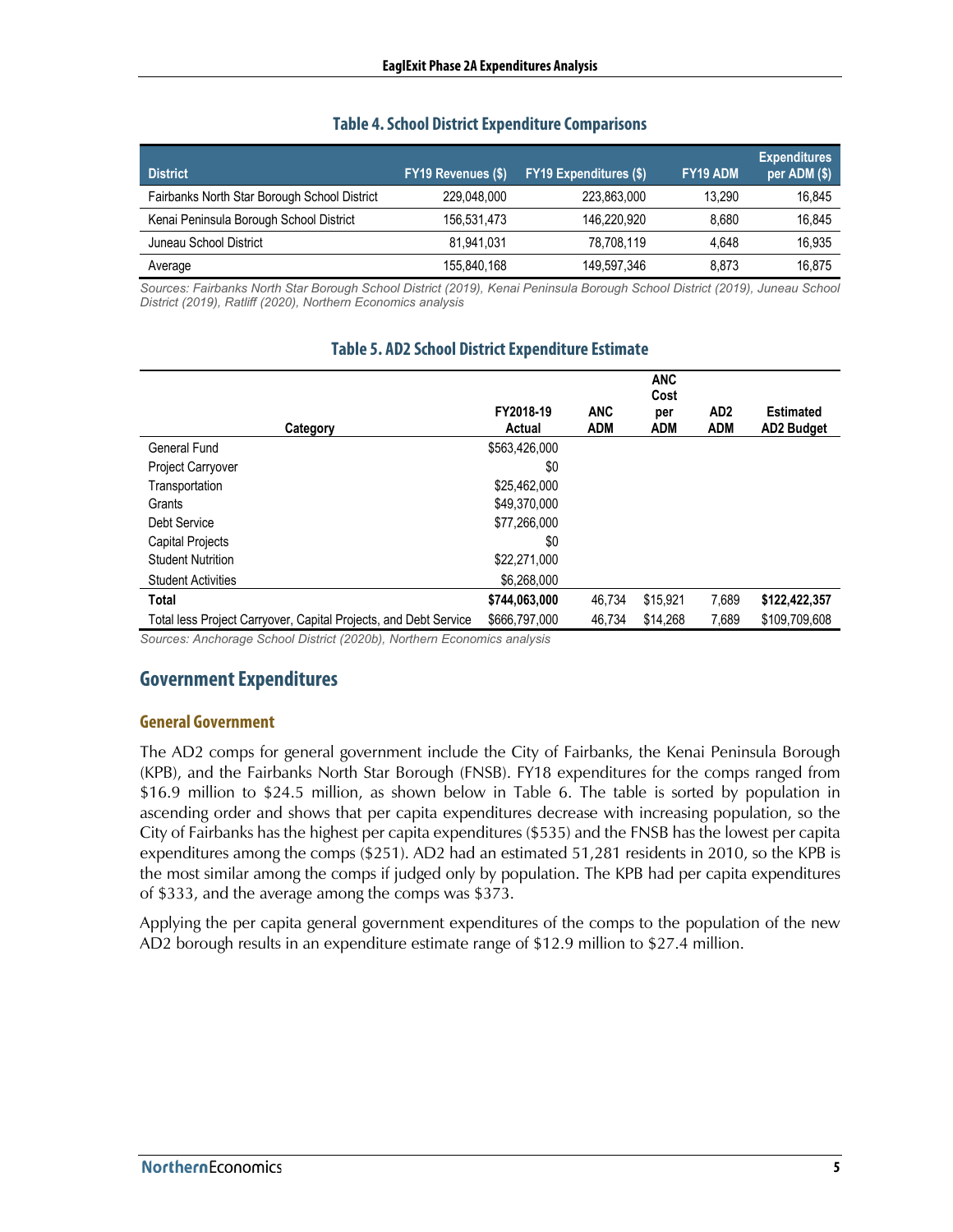<span id="page-5-0"></span>

| Government                   | <b>FY18 Expenditures (\$)</b> | <b>2010 Population</b> | Per Capita Expenditures (\$) |
|------------------------------|-------------------------------|------------------------|------------------------------|
| City of Fairbanks            | 16.861.147                    | 31.535                 | 535                          |
| Kenai Peninsula Borough      | 18.439.842                    | 55.400                 | 333                          |
| Fairbanks North Star Borough | 24.532.481                    | 97.581                 | 251                          |
| Average                      | 19.944.490                    | 61.505                 | 373                          |

#### **Table 6. General Government Expenditure Comparisons**

*Sources: City of Fairbanks (2019), Kenai Peninsula Borough (2019), Fairbanks North Star Borough (2019)*

#### **Road Maintenance**

The EaglExit board has expressed that the current level of road maintenance service, including snow removal and summer maintenance, is satisfactory and would continue under the new borough. The current Chugiak/Birchwood/Eagle River Rural Road Service Area (CBERRRSA) is made up of over 350 lane-miles of roadway encompassing AD2 (MOA 2019d). The CBERRRSA road board, made up of five representatives from local area community councils, provides recommendations to the MOA on the level of service deserved by residents. Maintenance within the CBERRRSA is executed by private contractors and clearing of all driveway and mailbox snow berms is the responsibility of property owners.

In FY2018, expenditures for the CBERRRSA were \$4,605,000 (MOA 2019c). No comps were considered for road maintenance, and private contracting of road maintenance service would likely continue at approximately the same expense. In addition to the CBERRRSA, there are expenditures on streetlight maintenance for MOA tax districts 50, 51, and 58; however, those costs are not considered within the scope of Phase 2A and will be addressed in future project phases.

The CBERRRSA does not include the portions of AD2 in Muldoon or north of the Glenn Highway, which together account for about 14 percent of AD2's population (excluding Joint Base Elmendorf Richardson). Service levels for these AD2 residents could change depending on what is currently provided in these areas. Assuming an increase of about 14 percent to account for additional maintenance outside the CBERRRSA, total expenditures for AD2 road maintenance would be \$5,238,000.

#### **Parks and Recreation**

The AD2 comps for parks and recreation include the existing Eagle River-Chugiak Parks and Recreation Service Area (under the MOA), the FNSB Parks and Recreation Department, and the North Peninsula Recreation Service Area (under the KPB). The comps illustrate a range of facilities and services that can be offered from local governments (see [Table 7\)](#page-6-0). The current level of service in AD2 under the MOA includes 2,500 acres of park properties, numerous outdoor facilities like playgrounds and pavilions, 32 km of groomed ski trails, day camp programs for 800 children for 10 weeks each summer, planting and maintenance of 3,000 flowers, plus maintenance of three major facilities: the Beach Lake Chalet, Chugiak Pool, and Harry J. McDonald Memorial Center. In FY18 the Eagle River-Chugiak Parks and Recreation Service Area had expenditures of \$4.5 million. Note that AD2 also has a library, but it is not included in the parks and recreation service area and would carry additional expense to the new borough government if it were to continue operating.

The FNSB Parks and Recreation Department includes facilities in both Fairbanks and North Pole, providing services to a much larger population base than AD2 (approximately 98,000 compared to 52,000). The department also maintains a rifle range and two indoor pools, rather than one (AD2's Chugiak Pool). The FNSB, although larger than AD2, offers similar services and facilities such as large trail networks and a series of pavilions at the Chena Lakes Recreation Area.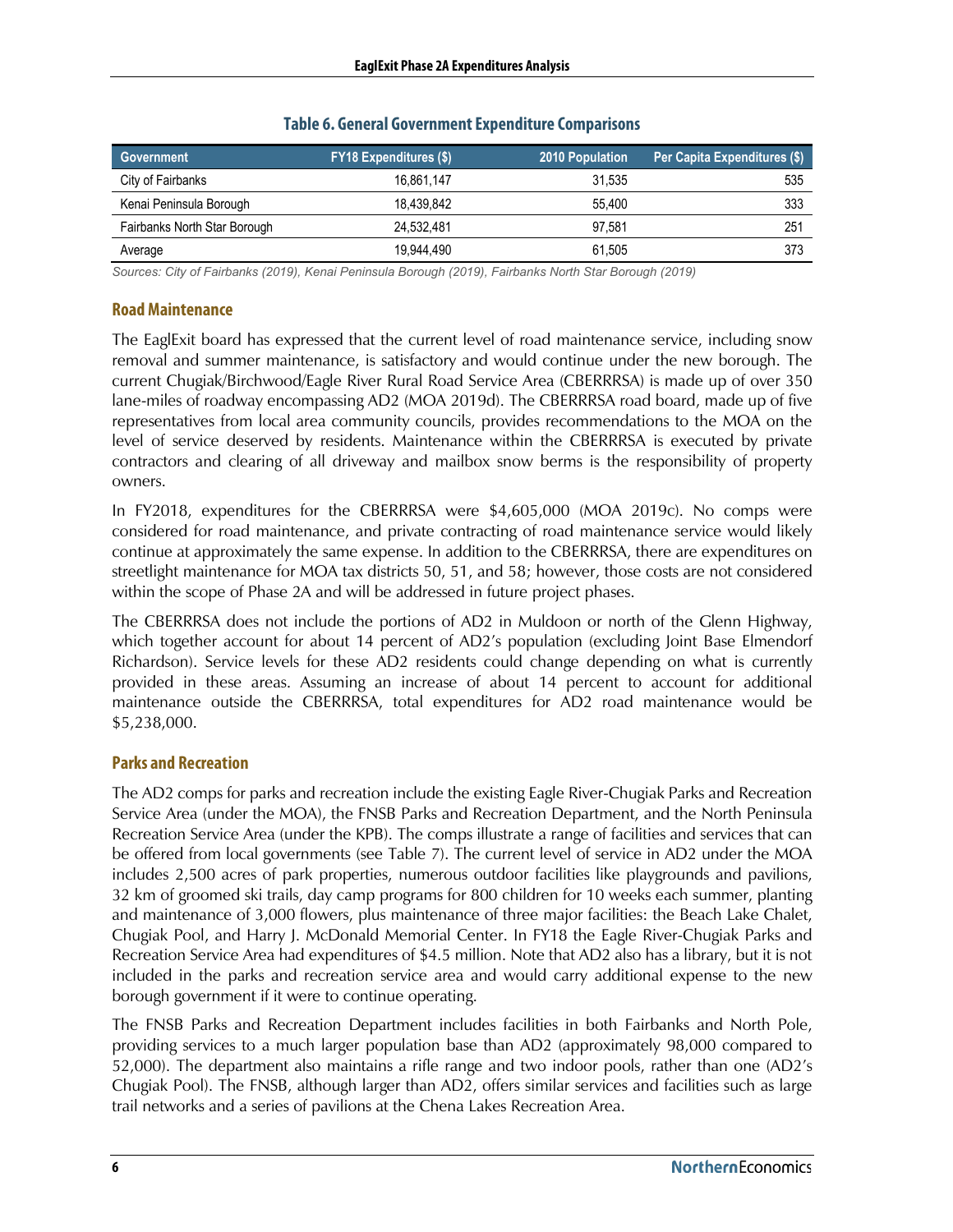The KPB's North Peninsula Recreation Service Area includes a recreation center, pool, covered outdoor ice rink, library, skate park, trails, disc golf course, and other facilities. This department represents a smaller and centralized approach to parks and recreation, compared to either AD2's existing service or the FNSB. All the facilities are in a single location, with shared buildings and parking lots for the library, meeting rooms, fitness rooms, etc.

The per capita expenditures on parks and recreation for the comps range from \$108.9 to \$331.4 and the current expenditures for AD2 are lower, at \$90.6 per person. Applying the per capita expenditures from the North Peninsula Recreation Service Area to the population of the new AD2 borough results in an estimate of \$17 million, which represents the upper bound of the range estimate for parks and recreation service. The lower bound of the range is based on the existing MOA service, with expenditures of \$4.6 million. The lower range estimate does not include the Eagle River-Chugiak Library, and those expenditures are estimated separately, but the upper estimate already includes the cost of operating a library for the North Peninsula Recreation Service Area.

<span id="page-6-0"></span>

| <b>Name</b>                    | <b>Eagle River - Chugiak Parks</b><br>and Recreation Service Area<br>(Municipality of Anchorage) | <b>Fairbanks North Star Borough</b><br><b>Parks and Recreation</b> | <b>North Peninsula Recreation</b><br>Service Area (Kenai Peninsula<br><b>Borough</b> ) |
|--------------------------------|--------------------------------------------------------------------------------------------------|--------------------------------------------------------------------|----------------------------------------------------------------------------------------|
| Cost(S)                        | 4,645,202                                                                                        | 10,623,000                                                         | 1,813,485                                                                              |
| Population                     | 51,281                                                                                           | 97,581                                                             | 5,473                                                                                  |
| Per Capita Expenses (\$)       | 90.6                                                                                             | 108.9                                                              | 331.4                                                                                  |
|                                |                                                                                                  | <b>Number of Facilities</b>                                        |                                                                                        |
| Playgrounds                    | 10                                                                                               | 22                                                                 |                                                                                        |
| Developed<br>Parks/Pavilions   | 16                                                                                               | 13                                                                 | Unknown                                                                                |
| <b>Outdoor Athletic Courts</b> | 14                                                                                               | Unknown                                                            | Unknown                                                                                |
| Ice Rink                       | 1 (indoor)                                                                                       | 1 (indoor)                                                         | 1 (outdoor)                                                                            |
| Indoor Turf                    |                                                                                                  |                                                                    | None                                                                                   |
| <b>Indoor Track</b>            |                                                                                                  |                                                                    | None                                                                                   |
| <b>Indoor Pool</b>             |                                                                                                  | 2                                                                  |                                                                                        |
| <b>Additional Facilities</b>   | <b>Beach Lake Chalet</b>                                                                         | Rifle range                                                        | Fitness room, skate park,<br>library, disc golf course                                 |

#### **Table 7. Parks and Recreation Expenditure and Facilities Comps**

*Notes:* 

*1) AD2 and the FNSB have libraries, however those are not included in the parks and recreation departments. The Nikiski Community Recreation Center has several facilities, including a library, and the expenditures are combined with all other parks and recreation department expenditures for the North Peninsula Recreation Service Area.*

*2) Population for the North Peninsula Recreation Service Area includes Nikiski CDP and Salamatof CDP.*

*Sources: MOA (2019c; 2020), KPB (2019; 2020); FNSB (2019), FNSB Parks and Recreation (2020)*

The City of Palmer and the City of Wasilla each have a single library that serves a population similar in size to AD2 (see [Table 8\)](#page-7-0). The Palmer Public Library has about 7 employees with expenditures of \$616,257 in 2018, and the Wasilla Public Library has 10 employees with expenditures of \$1,214,717. On a per capita basis, the expenditures range from \$28.37 to \$22.79 with an average of \$25.58. At a per capita rate of \$25.58 per resident, the expenditures for maintaining a library in AD2 would be \$1,311,868.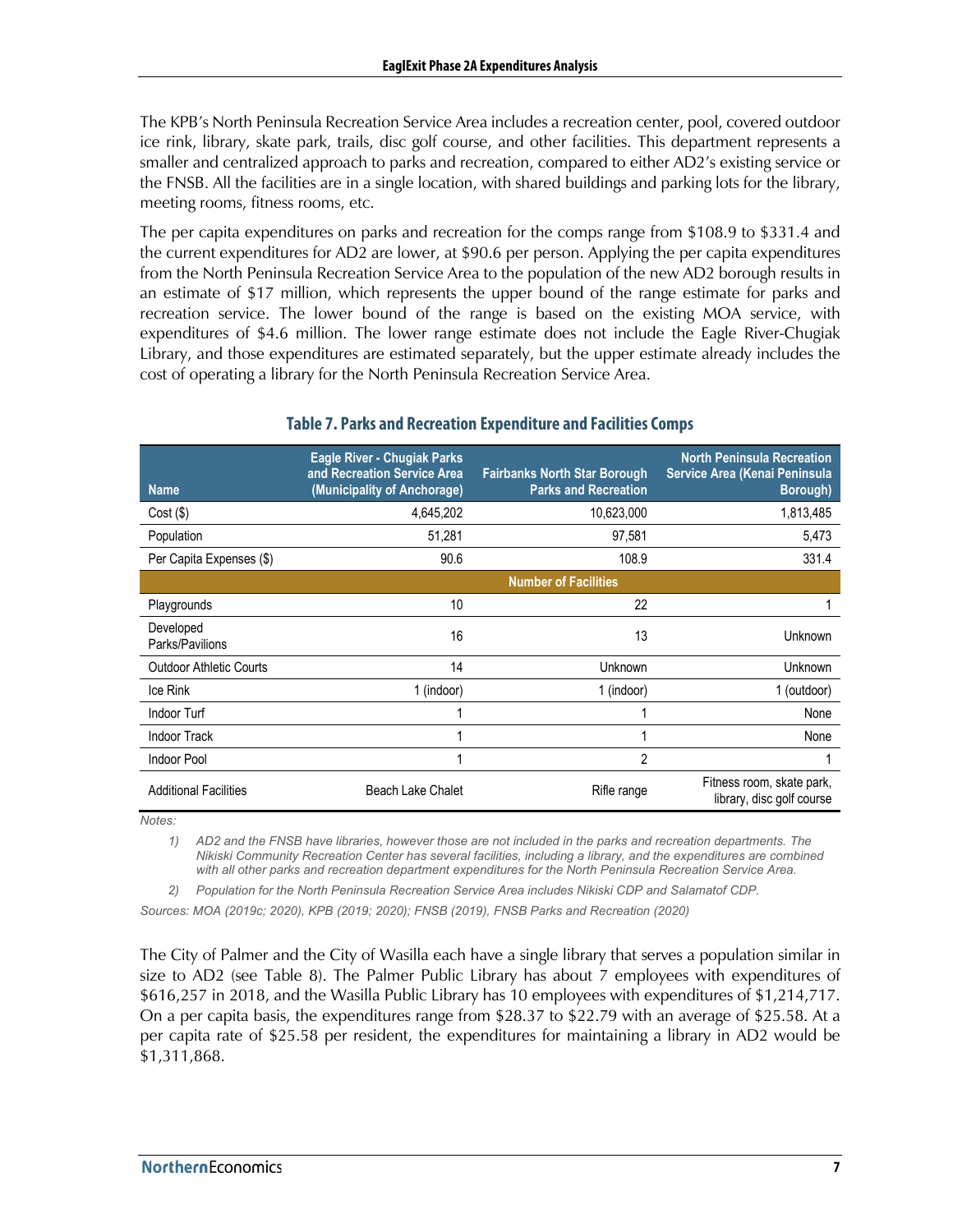#### **Table 8. Library Expenditure Comps**

<span id="page-7-0"></span>

| Library         | Population of Legal Service Area 1 | <b>2018 Expenditures</b> | <b>Expenditures per Capita</b> |
|-----------------|------------------------------------|--------------------------|--------------------------------|
| AD <sub>2</sub> | 51.281                             | N/A                      | N/A                            |
| City of Palmer  | 27.036                             | 616.257                  | \$22.79                        |
| City of Wasilla | 42.817                             | 1.214.717                | \$28.37                        |

*Sources: City of Wasilla (2019), City of Palmer (2019), Alaska State Library (2020), Northern Economics analysis*

Adding the estimated expenditures for a library (\$1.3 million) plus the low-range estimate of expenditures for other parks and recreation services (\$4.6 million) results in a total estimate of about 6 million based on the existing services in AD2. As discussed above, the high-range estimate is \$17 million based on the North Peninsula Recreation Service Area. The expenditure estimate range for the comps for parks and recreation, including a public library, is \$6 million to \$17 million.

#### **Law Enforcement**

Law enforcement service includes expenditures for officers, administrative workers, investigators, dispatch services, building and technology costs, and other overhead costs. The law enforcement comps selected for AD2 include the sheriff's department of Worcester County, MD with 73 sworn officers and the police departments of the City of Fairbanks (45 sworn officers) and City of Wasilla (25 sworn officers). The expenditures for the comps range from \$10.5 million to \$7.5 million, and the expenditures per sworn officer range from \$197,000 to \$302,000 (see [Table 9\)](#page-8-0). The per capita rate of officers is relatively consistent among the comps, with Worcester county at 1.42 officers per 1,000 residents and the City of Fairbanks at 1.43. Current law enforcement service in the MOA supports 442 sworn officers (1.51 officers per 1,000 residents) at a cost of about \$147 million, or an average expense of \$331,464 per officer.

The board has stated that Eagle River and Chugiak could be served by three shifts with 14 officers per shift, for a total of 42 officers. Additional officers would be required to account for the other parts of AD2 such as Muldoon. This analysis assumes that the new borough could be served by 73 officers, which is equivalent to a rate of 1.4 officers per 1,000 residents. With 73 officers at a per officer expense of \$331,464 (MOA's current expenditure rate), the new borough's estimated law enforcement expenditures are \$24,196,857.

By aligning with the per capita rate of officers observed in the comps, this analysis is conservative. It is also consistent with the board's belief that rate of crime in AD2 is lower than in Anchorage, so fewer officers are needed relative to the MOA (1.4 per 1,000 vs the current MOA rate of 1.51).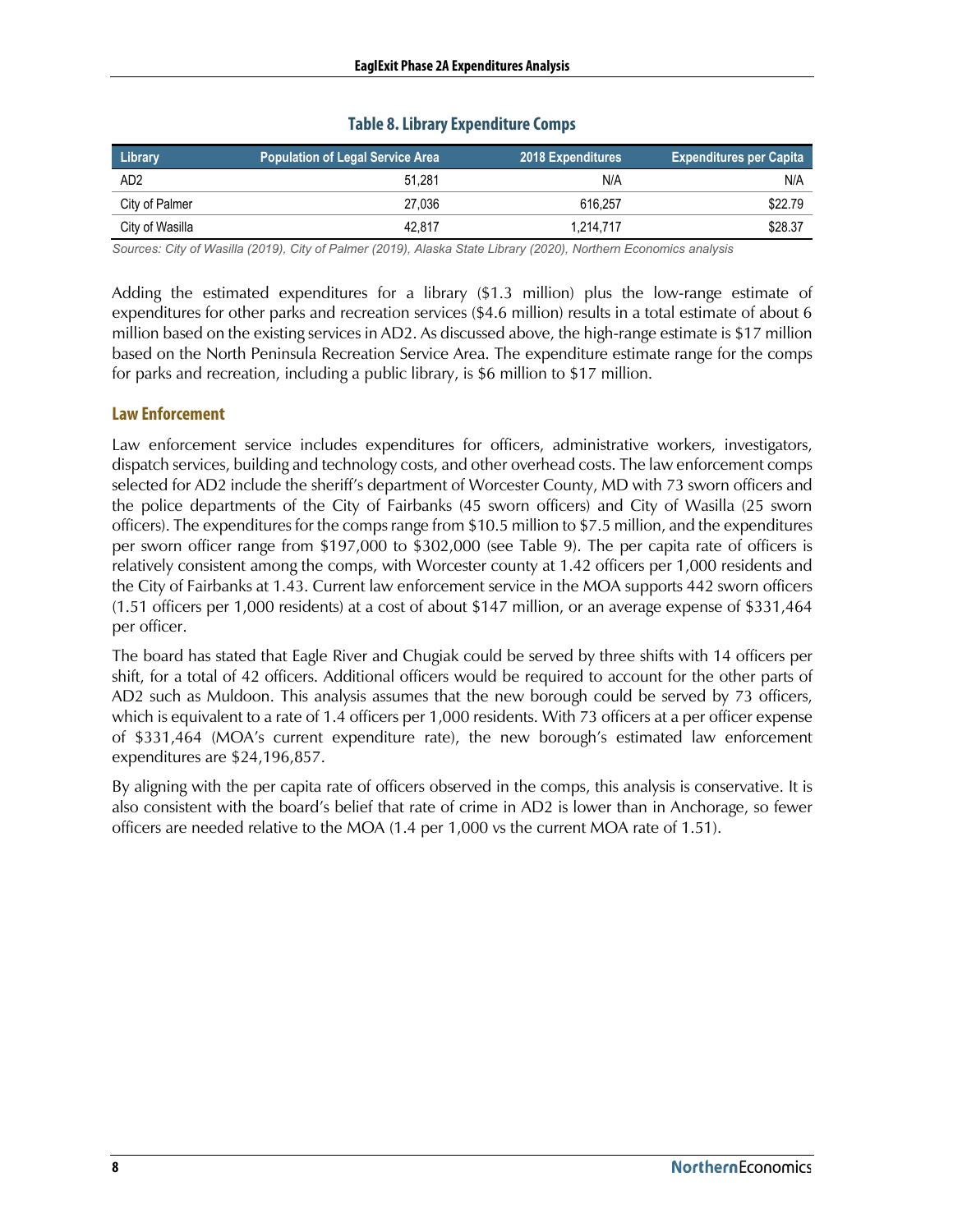<span id="page-8-0"></span>

| <b>Government</b>               | <b>Population</b> | Number of<br><b>Sworn Officers</b> | <b>FY18</b><br><b>Expenditures</b><br>$($ \$) | <b>Sworn Officers</b><br>per 1,000<br><b>Residents</b> | <b>FY18</b><br><b>Expenditures</b><br>per Sworn<br>Officer (\$) |
|---------------------------------|-------------------|------------------------------------|-----------------------------------------------|--------------------------------------------------------|-----------------------------------------------------------------|
| Municipality of Anchorage (MOA) | 291.826           | 442                                | 146,507,000                                   | 1.51                                                   | 331,464                                                         |
| Assembly District 2 (AD2)       | 52,281            | N/A                                | N/A                                           | 1.4                                                    | N/A                                                             |
| Comps                           |                   |                                    |                                               |                                                        |                                                                 |
| Worcester County, MD            | 51.454            | 73                                 | 10,516,086                                    | 1.42                                                   | 197,216                                                         |
| City of Fairbanks               | 31,535            | 45                                 | 8,407,639                                     | 1.43                                                   | 234,974                                                         |
| City of Wasilla                 | 7.831             | 25                                 | 7,549,499                                     | 3.19                                                   | 301,980                                                         |
| <b>Comps Average</b>            | 30.273            | 48                                 | 8,824,408                                     | 2.01                                                   | 244.723                                                         |

### **Table 9. Law Enforcement Expenditure Comps**

*Sources: MOA (2019c), Worcester County (2019), Worcester County Sheriff's Department (2020), City of Fairbanks (2019; 2020), City of Wasilla (2019; 2020), Anchorage Police Department (2020)*

The EaglExit board requested that a Sherriff's department be included in the law enforcement comps, and provided several examples to consider. Ultimately, Worcester County, MD was selected based on its similarity to AD2 and the availability and quality of financial data. Worcester County had an estimated 51,454 residents in 2010, which is about two percent less than AD2's population of 52,281 residents, making it a strong comparison for law enforcement services (USCB 2020). The Worcester County Sheriff's Department has 53 full time and 39 part time sworn officers, as shown in [Table 10.](#page-8-1) Seven of those officers are investigators, and 14 are dedicated to serve schools in Worcester County.

#### **Table 10. Worcester County Sheriff's Department Sworn Officers**

<span id="page-8-1"></span>

| <b>Sworn Officers</b>            | <b>Full Time</b> | <b>Part Time</b> | <b>Full Time Equivalent</b> |
|----------------------------------|------------------|------------------|-----------------------------|
| Criminal task force investigator |                  |                  | 3.5                         |
| Drug task force investigator     |                  |                  |                             |
| Background checks                |                  |                  | 0.5                         |
| School officers (14)             |                  | 10               |                             |
| Officers                         | 42               | 27               | 55.5                        |
| <b>Total</b>                     | 53               | 39               | 72.5                        |

*Notes:* 

*1) The table excludes administrative and dispatching staff.*

*2) There are 14 schools in Worcester County, MD. Four of them are high schools, so it is likely that there is one full time officer assigned to each high school and one part time officer for each of the other 10 schools (Worcester County Public Schools 2020).*

*Sources: Worcester County Sheriff's Department (2020)*

#### **Fire Department**

The AD2 comps for fire departments include the Central Mat-Su Fire Department (8 stations), the North Kenai Nikiski Volunteer Department (4 stations), and the existing departments for AD2. The Central Mat-Su Department and North Nikiski Volunteer Department rely on a mixture of full-time employees, on-call firefighters, and volunteers.

AD2's current service in the Chugiak Fire Service Area is based on two independent operations: Anchorage Fire Department's Station 11, and Chugiak Volunteer Fire and Rescue Department (CVFRD) stations 31–35 which rely solely on volunteers (CVFRD 2020). The cost per station for the CVFRD is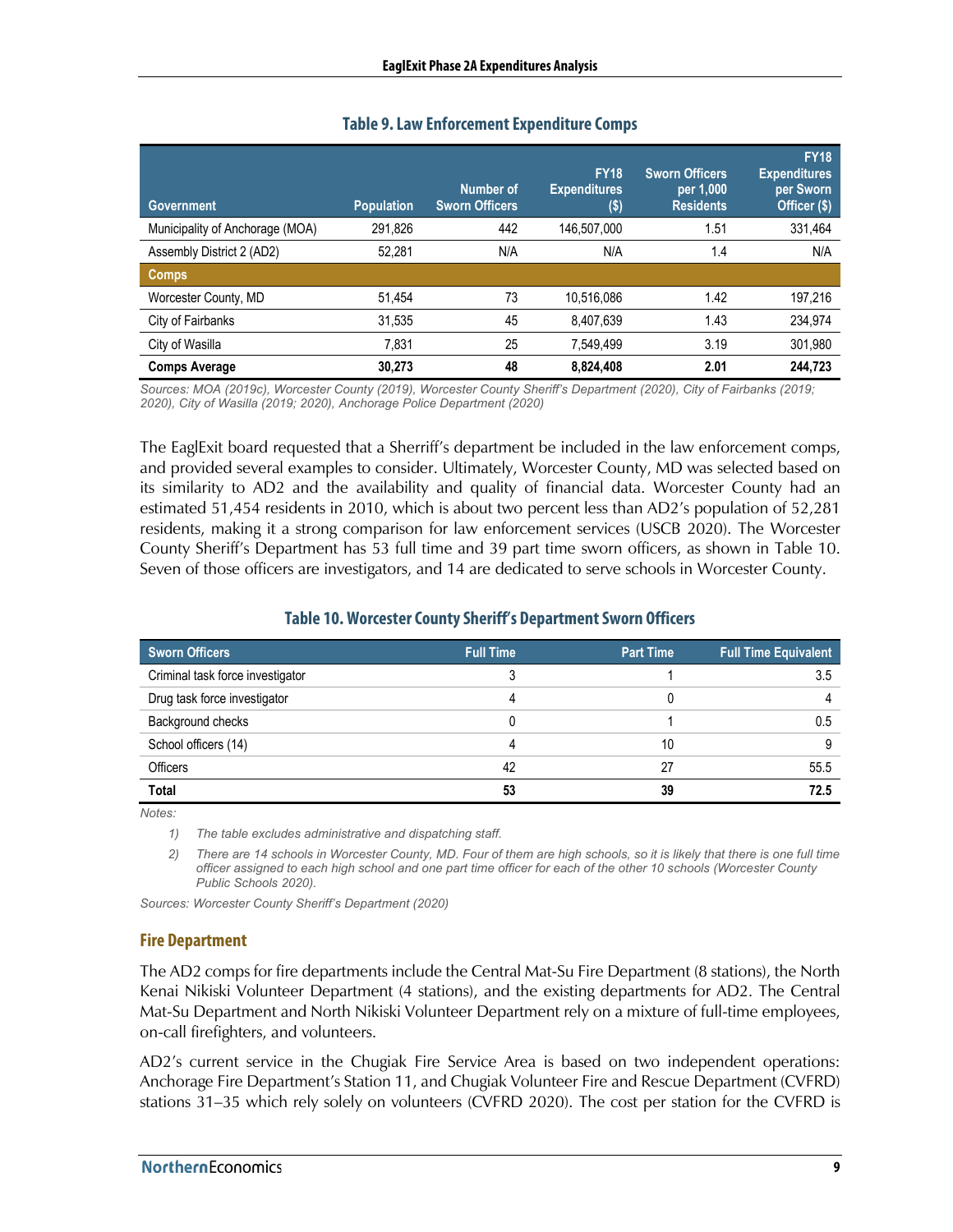\$244,789 which is the lowest among the three comps. Assuming that same rate of expenditures for AFD Station 11, a volunteer fire department serving AD2 would cost \$1,468,734 per year (see [Table](#page-9-0)  [11\)](#page-9-0). The highest rate per station among the comps is North Kenai Nikiski Volunteer at \$1,068,572, which would represent a total cost of \$6,411,435 if applied to all 6 stations in AD2. The estimated range of expenditures for fire departments in AD2 is \$1.5 million to \$6.4 million.

<span id="page-9-0"></span>

| <b>Fire Department</b>                              | <b>FY18</b><br><b>Expenditures (\$)</b> | Number of<br><b>Stations</b> | Cost per<br>Station (\$) | <b>Cost for Six</b><br><b>Stations</b> |
|-----------------------------------------------------|-----------------------------------------|------------------------------|--------------------------|----------------------------------------|
| Chugiak Volunteer Fire and Rescue Department        | 1,223,945                               | 5                            | 244.789                  | N/A                                    |
| Anchorage Fire Department Chugiak Fire Service Area | N/A                                     |                              | N/A                      | N/A                                    |
| AD <sub>2</sub>                                     | N/A                                     | 6                            | 244.789                  | 1,468,734                              |
| <b>Comps</b>                                        |                                         |                              |                          |                                        |
| Central Mat-Su Fire Department                      | 4,901,498                               | 8                            | 612.687                  | 3,676,122                              |
| North Kenai Nikiski Volunteer                       | 4.274.290                               | 4                            | 1,068,572                | 6,411,435                              |
| <b>Comps Average</b>                                | 4,587,894                               | N/A                          | 840.630                  | 5.043.779                              |

## **Table 11. Fire Department Expenditure Comps**

*Note: Expenditures do not account for dispatching, which is included in law enforcement expenditures.*

*Sources: MOA (2019c), Matanuska Susitna Borough (2019, 2020), Kenai Peninsula Borough (2019, 2020), CVFRD (2020), Northern Economics analysis*

# **References**

- Alaska State Library. 2020. Alaska Public Library Statistics. https://library.alaska.gov/dev/plstats.html. Accessed on August 24, 2020.
- Anchorage Police Department. 2020. Personal communication with Northern Economics. August 26, 2020.
- Anchorage School District. 2020a. Comprehensive Annual Financial Report. https://www.asdk12.org/cms/lib/AK02207157/Centricity/Domain/1225/2019%20CAFR%20.p df. Accessed September 28, 2020.
- Anchorage School District. 2020b. FY 2020-21 Preliminary Financial Plan and Budget Second Reading (As Amended). https://www.asdk12.org/cms/lib/AK02207157/Centricity/Domain/4621/ M090\_FY%202020-2021%20Preliminary%20Financial%20Plan%20Final%20as%20Amended. pdf. Accessed September 25, 2020.
- Chugiak Volunteer Fire and Rescue Department (CVFRD). 2020. https://www.cvfrd.com/. Accessed on August 19, 2020.
- City of Fairbanks. 2019. Comprehensive Annual Financial Report of the City of Fairbanks Alaska. January 1, 2018 to December 31, 2018. https://www.commerce.alaska.gov/dcra/dcrarepoext/ Pages/FinancialDocumentsLibrary.aspx. Accessed on July 15, 2020.
- City of Fairbanks. 2020. Police Department. https://www.fairbanksalaska.us/police. Accessed on August 19, 2020.
- City of Palmer. 2019. Basic Financial Statements, Required Supplementary Information, Supplementary Information, and Single Audit Reports. Year Ended December 31, 2018. https://www.commerce.alaska.gov/dcra/dcrarepoext/Pages/FinancialDocumentsLibrary.aspx. August 24, 2020.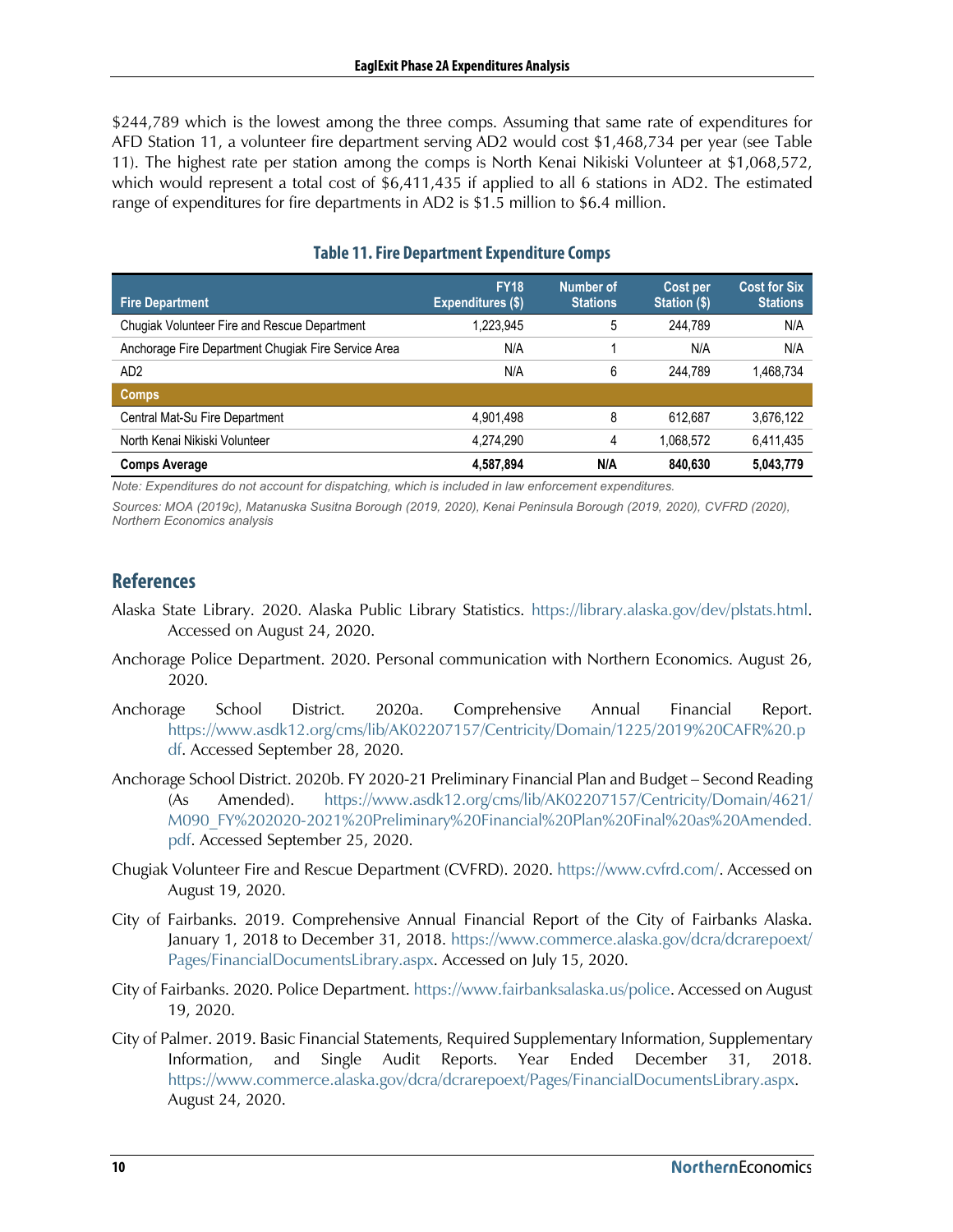- City of Wasilla. 2020. Wasilla Police Department. https://www.cityofwasilla.com/departments/police. Accessed on August 19, 2020.
- City of Wasilla. 2019. Comprehensive Annual Financial Report for the Fiscal Year Ended June 30, 2018. https://www.commerce.alaska.gov/dcra/dcrarepoext/Pages/FinancialDocumentsLibrary.aspx. Accessed on July 15, 2020.
- Fairbanks North Star Borough. 2019. Fairbanks North Start Borough for the Financial Report for the Year Ended June 30, 2018. https://www.commerce.alaska.gov/dcra/dcrarepoext/Pages/ FinancialDocumentsLibrary.aspx. Accessed on July 15, 2020.
- Fairbanks North Star Borough Parks and Recreation. 2020. https://fairbanksak.myrec.com/info/ default.aspx. Accessed on August 19, 2020.
- Fairbanks North Star Borough School District (FNSBSD). 2019. Comprehensive Annual Financial Report for the Fiscal Year July 1, 2018 – June 30, 2019. https://www.k12northstar.org/Page/1877. Accessed on August 17, 2020.
- Juneau School District (JSD). 2019. Basic Financial Statements and Schedules for the Year Ended June 30, 2019 with Comparative Totals for June 30, 2018. https://www.juneauschools.org/ administrative-services-c9bc0d24. Accessed on August 17, 2020.
- Kenai Peninsula Borough. 2019. Comprehensive Annual Financial Report for the Fiscal Year Ended June 30, 2018. https://www.commerce.alaska.gov/dcra/dcrarepoext/Pages/FinancialDocuments Library.aspx. Accessed on July 15, 2020.
- Kenai Peninsula Borough. 2020. Nikiski Fire Service Area. https://www.kpb.us/service-areas/nikiski-fireservice-area. Accessed on August 19, 2020.
- Kenai Peninsula Borough. 2020. North Peninsula Recreation Service Area. https://www.northpenrec.com/nprsa/ncrc/about-ncrc. Accessed on August 19, 2020.
- Kenai Peninsula Borough School District (KPBSD). 2019. Comprehensive Annual Financial Report for the Fiscal Year Ended June 30, 2019. https://www.kpbsd.k12.ak.us/departments.aspx?id=38. Accessed on August 17, 2020.
- Matanuska Susitna Borough. 2019. Comprehensive Annual Financial Report for the Fiscal Year Ended June 30, 2018. https://www.commerce.alaska.gov/dcra/dcrarepoext/Pages/Financial DocumentsLibrary.aspx. Accessed on July 15, 2020.
- Matanuska Susitna Borough. 2020. Central Mat-Su Fire Department. https://www.matsugov.us/cmsfd. Accessed on August 19, 2020.
- Municipality of Anchorage (MOA). 2019a. Anchorage Municipal Charter, Code and Regulations §2.25.010, Election districts. November 21, 2019. Published on Municode.com. https://library.municode.com/ak/anchorage/codes/code\_of\_ordinances?nodeId=TIT2LEBR\_C H2.25ASCOAPPL 2.25.010ELDI. Accessed on February 26, 2020. Accessed on July 15, 2020.
- MOA. 2019b. Assembly District Links. Updated Nov 15, 2019. https://muniorg.maps.arcgis.com/ home/item.html?id=8e4f3735298f45fd9d31b99bddae4563. Accessed on February 26, 2020. Accessed on July 15, 2020.
- MOA. 2019c. Comprehensive Annual Financial Report for the Fiscal Year Ended December 31, 2018. https://www.commerce.alaska.gov/dcra/dcrarepoext/Pages/FinancialDocumentsLibrary.aspx. Accessed on July 15, 2020.